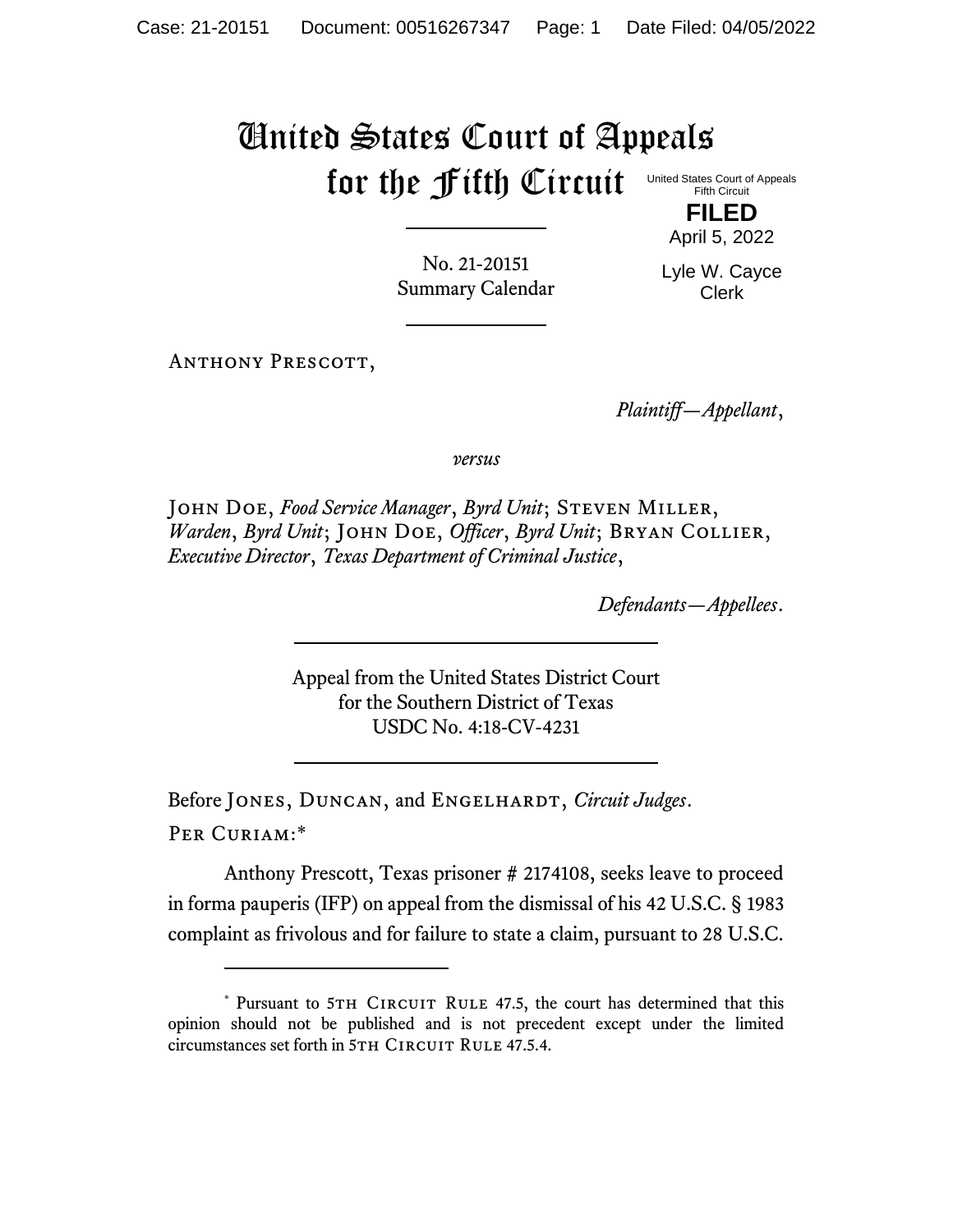## No. 21-20151

§§ 1915A and 1915(e)(2)(B). By moving in this court to proceed IFP, he is challenging the district court's certification pursuant to 28 U.S.C. § 1915(a)(3) and Federal Rule of Appellate Procedure 24(a)(3)(A) that any appeal would not be taken in good faith because, for the reasons relied upon in the order and judgment, Prescott will not present a nonfrivolous appellate issue. *See Baugh v. Taylor*, 117 F.3d 197, 202 (5th Cir. 1997).

Before this court, Prescott argues that he is financially eligible to proceed IFP and that his appeal is not brought in bad faith, conclusionally renewing his claim that the defendants conspired to feed him food tainted with a harmful substance with the intent to cause him serious bodily injury, in violation of the Eighth Amendment. However, he fails to brief any argument addressing the reasons for the district court's dismissal. His failure to identify any error in the district court's analysis constitutes an abandonment of such claims. *See Brinkmann v. Dallas Cnty. Deputy Sheriff Abner*, 813 F.2d 744, 748 (5th Cir. 1987).

The appeal is without arguable merit and is thus frivolous. *See Howard v. King*, 707 F.2d 215, 220 (5th Cir. 1983). Consequently, the IFP motion is DENIED, and the appeal is DISMISSED. *See* 5TH CIR. R. 42.2.

The district court's dismissal of the complaint as frivolous and for failure to state a claim and the dismissal as frivolous of this appeal each count as a strike under § 1915(g). *See Adepegba v. Hammons*, 103 F.3d 383, 388 (5th Cir. 1996), *abrogated in part on other grounds by Coleman v. Tollefson*, 575 U.S. 532, 537 (2015). Prescott has one previous strike. *See Prescott v. Abbott*, 801 F. App'x 335, 336 (5th Cir. 2020). He now has three strikes. *See Coleman*, 575 U.S. at 537. Thus, he is now BARRED from proceeding IFP in any civil action or appeal filed while he is incarcerated or detained unless he is under imminent danger of serious physical injury. *See* § 1915(g*)*; *McGarrah v. Alford*, 783 F.3d 584, 585 (5th Cir. 2015). Prescott is